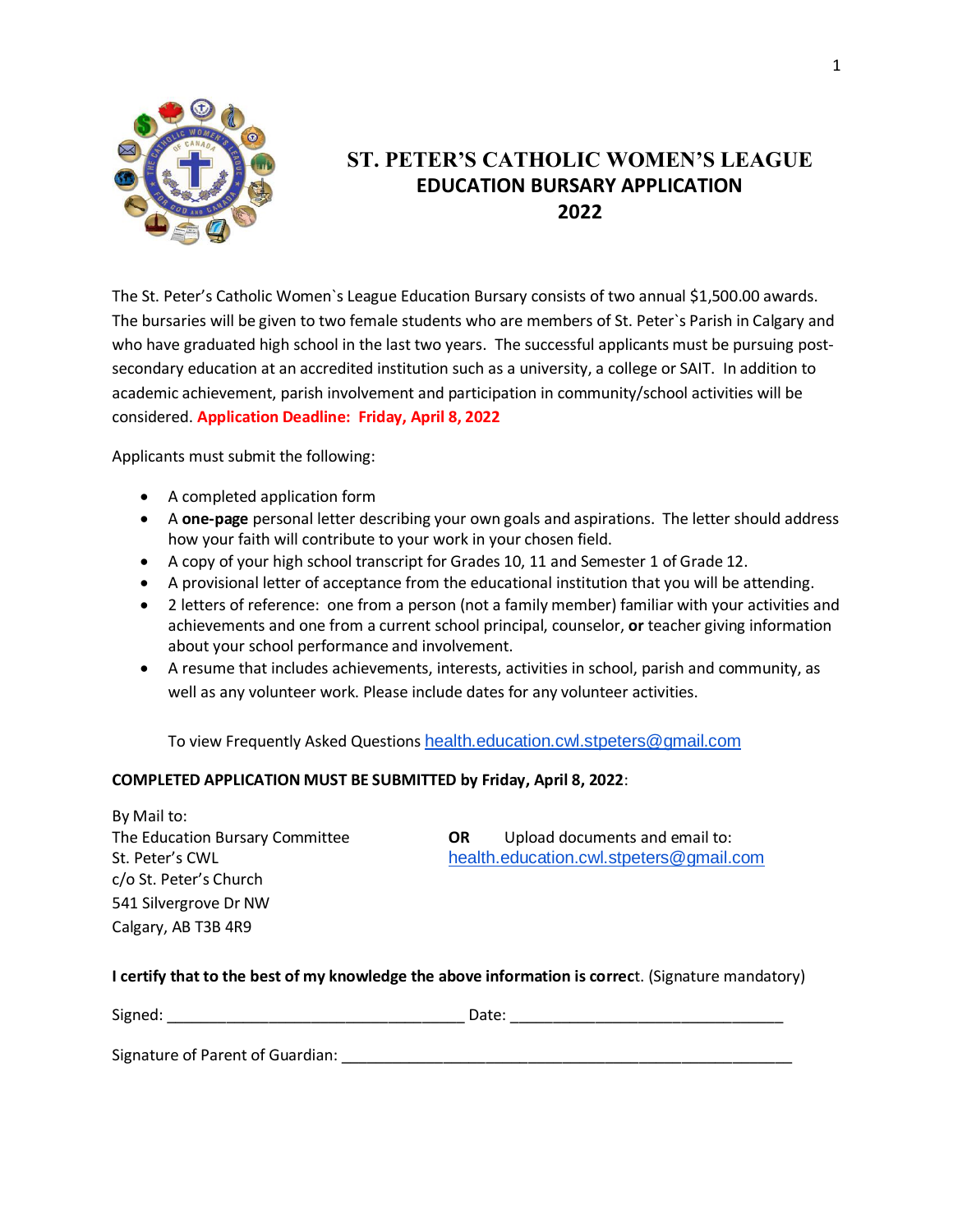

## **ST. PETER'S CWL EDUCATION BURSARY APPLICATION**

2022

|                                | Are you a current member of St. Peter's Parish: Yes____ No____                   |  |                                                                                                      |
|--------------------------------|----------------------------------------------------------------------------------|--|------------------------------------------------------------------------------------------------------|
|                                |                                                                                  |  | Name of parent(s) or guardian as it appears on parish registry (unless you are registered            |
|                                |                                                                                  |  |                                                                                                      |
|                                | How long have you been a member of St. Peter's Parish? _________________________ |  |                                                                                                      |
|                                | Which of the following sacraments have you received?                             |  |                                                                                                      |
|                                |                                                                                  |  |                                                                                                      |
|                                |                                                                                  |  |                                                                                                      |
|                                |                                                                                  |  |                                                                                                      |
|                                |                                                                                  |  |                                                                                                      |
|                                |                                                                                  |  |                                                                                                      |
|                                |                                                                                  |  |                                                                                                      |
|                                |                                                                                  |  |                                                                                                      |
|                                |                                                                                  |  | Length of time required to complete field of study (must be a minimum of 2 years): ___               |
|                                | When do you plan to begin your post-secondary education?                         |  |                                                                                                      |
|                                |                                                                                  |  | Sept 2022 _______ Jan 2023 _________ Summer 2023 __________ Full Time? Y or N (circle)               |
|                                |                                                                                  |  | The successful applicant will be announced by May 31, 2022. The cheque will be made payable          |
|                                | to the bursary winner. Further information is available by email at              |  |                                                                                                      |
|                                |                                                                                  |  | health.education.cwl.stpeters@gmail.com, or by calling Sue Robichaud @ 403-819-7018. Please          |
|                                |                                                                                  |  | submit completed application package by Friday, April 8, 2022. Information gathered on this          |
|                                |                                                                                  |  | document is for the sole use of St. Peter's CWL Education Bursary Committee and will not be given to |
|                                |                                                                                  |  | any other party for any other uses. Further consent will be obtained prior to public release of      |
| names/photos of award winners. |                                                                                  |  |                                                                                                      |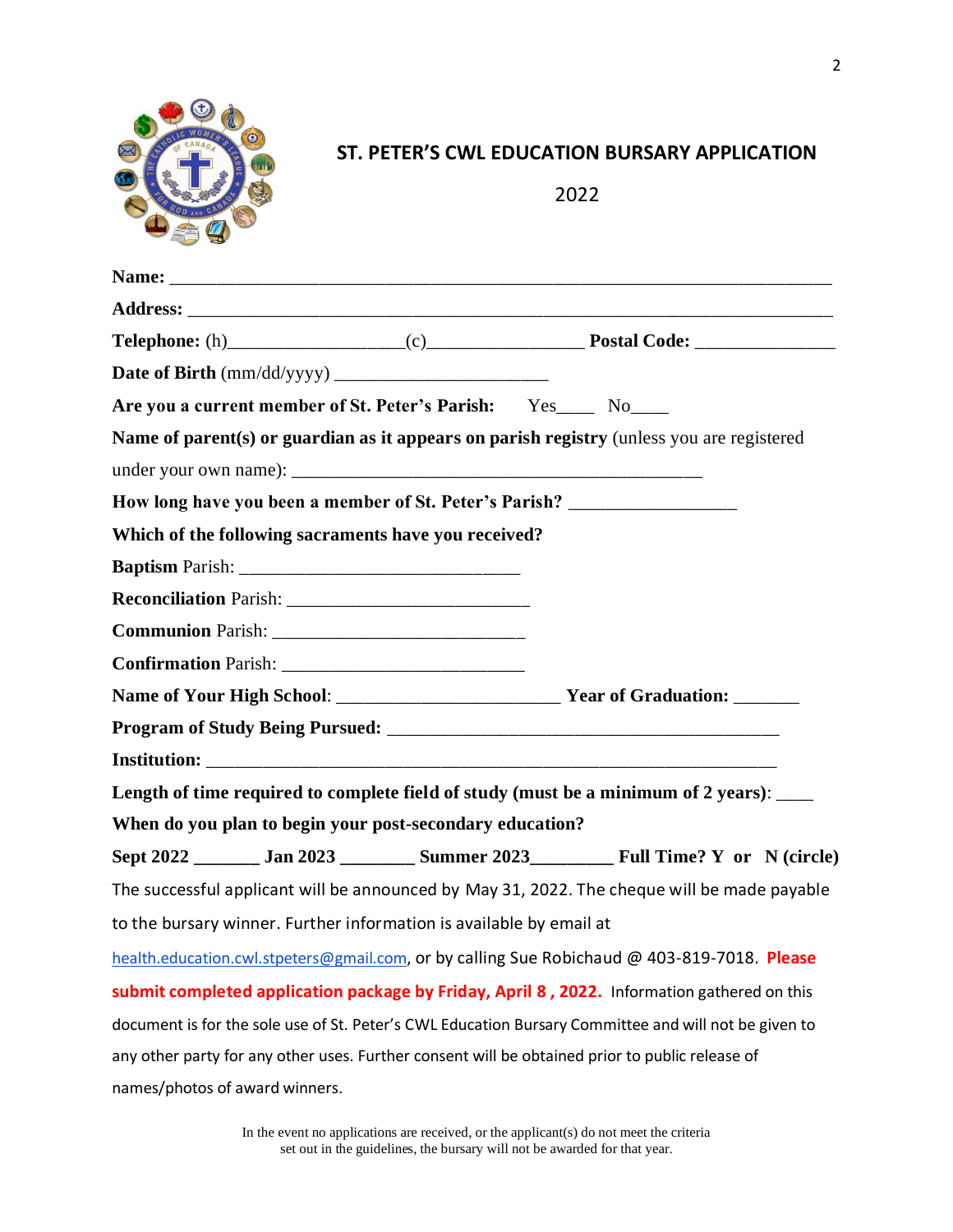

## **ST. PETER'S CWL EDUCATION BURSARY 2022**

# **FREQUENTLY ASKED QUESTIONS (FAQ's)**

\* \* \* \* \*

- **1. Does my mother or do I have to be a member of the CWL?** No you or your mother does not have to be a CWL member. Selection will be based solely on your personal achievements and on your contributions to parish, school and/or community.
- **2. We no longer actually live inside the boundaries of St. Peter's parish, but we continue to attend mass here. Can I still apply?** Yes, as long as you remain registered with St. Peter's you will be eligible.
- **3. How can I tell if we're registered with St. Peter's parish? And if we're not, how do we go about doing so?**

You have to be registered to receive a tax receipt, but you can call the parish office (403-286-5110) to find out for sure. If you are not registered, your family may do so by phone.

- **4. Do I need to submit copies of my (or my parent's) financial records?** No. Financial need is NOT a criterion for the bursary.
- **5. I graduated from high school last year and have been working since to save enough money to start college. Can I still apply?** Yes, you can still apply as long as you are a recent grad (2021 or 2022), and you will begin your post secondary studies within the next year.
- **6. Is the scholarship only for university or college, and does it have to be in Alberta?**

The scholarship may be applied towards study in any post secondary